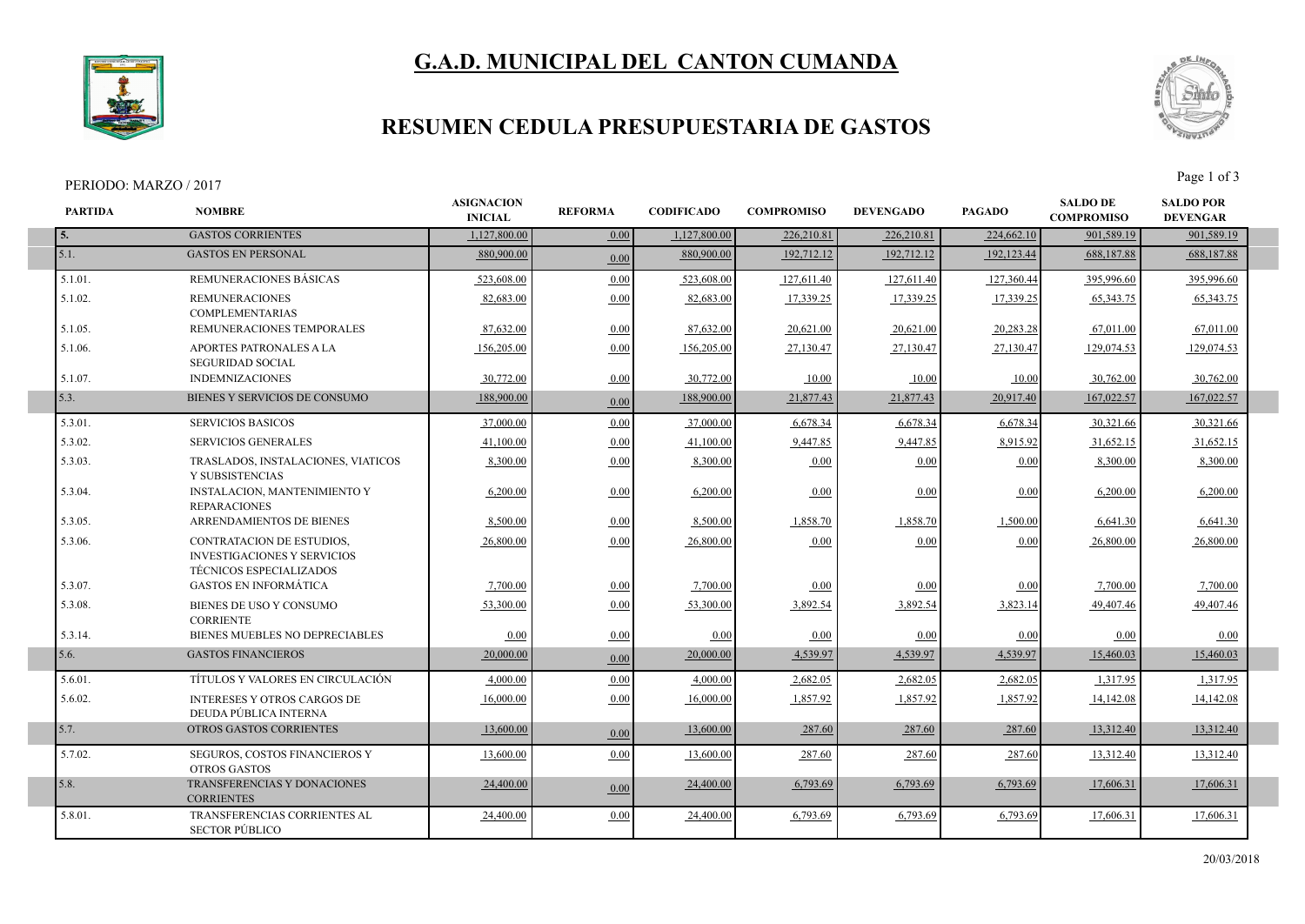# **G.A.D. MUNICIPAL DEL CANTON CUMANDA**



### **RESUMEN CEDULA PRESUPUESTARIA DE GASTOS**

#### PERIODO: MARZO / 2017 Page 2 of 3

I

I



|         | <b>NOMBRE</b>                                                 | <b>INICIAL</b> | <b>REFORMA</b> | <b>CODIFICADO</b> | <b>COMPROMISO</b> | <b>DEVENGADO</b> | <b>PAGADO</b> | <b>COMPROMISO</b> | <b>SALDO POR</b><br><b>DEVENGAR</b> |
|---------|---------------------------------------------------------------|----------------|----------------|-------------------|-------------------|------------------|---------------|-------------------|-------------------------------------|
| 7.      | <b>GASTOS DE INVERSIÓN</b>                                    | 3,398,099.93   | 12,777.95      | 3,410,877.88      | 537,870.33        | 537,870.33       | 526,861.93    | 2,873,007.55      | 2,873,007.55                        |
| 7.1.    | <b>GASTOS EN PERSONAL PARA INVERSIÓN</b>                      | 619,219.00     | 0.00           | 619,219.00        | 134,956.94        | 134,956.94       | 134,950.33    | 484,262.06        | 484,262.06                          |
| 7.1.01. | REMUNERACIONES BÁSICAS                                        | 311,055.00     | 0.00           | 311,055.00        | 84,339.17         | 84,339.17        | 84,332.56     | 226,715.83        | 226,715.83                          |
| 7.1.02. | <b>REMUNERACIONES</b><br><b>COMPLEMENTARIAS</b>               | 63,516.00      | 0.00           | 63,516.00         | 13,820.17         | 13,820.17        | 13,820.17     | 49,695.83         | 49,695.83                           |
| 7.1.05. | REMUNERACIONES TEMPORALES                                     | 96,504.00      | 0.00           | 96,504.00         | 17,148.05         | 17,148.05        | 17,148.05     | 79.355.95         | 79.355.95                           |
| 7.1.06. | APORTES PATRONALES A LA<br><b>SEGURIDAD SOCIAL</b>            | 116,507.00     | 0.00           | 116,507.00        | 19,649.55         | 19,649.55        | 19,649.55     | 96,857.45         | 96,857.45                           |
| 7.1.07. | <b>INDEMNIZACIONES</b>                                        | 31,637.00      | 0.00           | 31,637.00         | 0.00              | 0.00             | 0.00          | 31,637.00         | 31,637.00                           |
| 7.3.    | BIENES Y SERVICIOS PARA INVERSIÓN                             | 848,018.04     | 12,777.95      | 860,795.99        | 94,930.78         | 94,930.78        | 93,696.35     | 765,865.21        | 765,865.21                          |
| 7.3.02. | <b>SERVICIOS GENERALES</b>                                    | 58,000.00      | 0.00           | 58,000.00         | 5.588.89          | 5.588.89         | 5,294.91      | 52,411.11         | 52,411.11                           |
| 7.3.03. | TRASLADOS, INSTALACIONES<br>VIÁTICOS Y SUBSISTENCIAS          | 4.600.00       | 0.00           | 4.600.00          | 130.00            | 130.00           | 130.00        | 4,470.00          | 4,470.00                            |
| 7.3.04. | INSTALACIONES, MANTENIMIENTOS Y<br><b>REPARACIONES</b>        | 96,644.00      | 0.00           | 96,644.00         | 9,122.48          | 9,122.48         | 9,119.94      | 87,521.52         | 87,521.52                           |
| 7.3.05. | ARRENDAMIENTO DE BIENES                                       | 27,000.00      | 0.00           | 27,000.00         | 0.00              | 0.00             | 0.00          | 27,000.00         | 27,000.00                           |
| 7.3.06. | <b>CONTRATACIONES DE ESTUDIOS E</b><br><b>INVESTIGACIONES</b> | 47,000.00      | 0.00           | 47,000.00         | 1,099.99          | 1,099.99         | 1,099.99      | 45,900.01         | 45,900.01                           |
| 7.3.07. | <b>GASTOS EN INFORMÁTICA</b>                                  | 2,500.00       | 0.00           | 2,500.00          | 0.00              | 0.00             | 0.00          | 2,500.00          | 2,500.00                            |
| 7.3.08. | BIENES DE USO Y CONSUMO DE<br><b>INVERSIÓN</b>                | 603,274.04     | 12,777.95      | 616,051.99        | 78,989.42         | 78,989.42        | 78,051.51     | 537,062.57        | 537,062.57                          |
| 7.3.14. | BIENES MUEBLES NO DEPRECIABLES                                | 9.000.00       | 0.00           | 9,000.00          | 0.00              | 0.00             | 0.00          | 9.000.00          | 9,000.00                            |
| 7.5.    | <b>OBRAS PÚBLICAS</b>                                         | 1,619,901.89   | 0.00           | 1,619,901.89      | 267,783.69        | 267,783.69       | 258,016.33    | 1,352,118.20      | 1,352,118.20                        |
| 7.5.01. | OBRAS DE INFRAESTRUCTURA                                      | 1,599,509.89   | 0.00           | 1,599,509.89      | 267,783.69        | 267,783.69       | 258,016.33    | 1,331,726.20      | 1,331,726.20                        |
| 7.5.04. | OBRAS EN LÍNEAS, REDES E<br><b>INSTALACIONES ELÉCTRICAS</b>   | 10,392.00      | 0.00           | 10,392.00         | 0.00              | 0.00             | 0.00          | 10,392.00         | 10,392.00                           |
| 7.5.99. | ASIGNACIONES A DISTRIBUIR                                     | 10,000.00      | 0.00           | 10,000.00         | 0.00              | 0.00             | 0.00          | 10,000.00         | 10,000.00                           |
| 7.7.    | OTROS GASTOS DE INVERSIÓN                                     | 13,000.00      | 0.00           | 13,000.00         | 0.00              | 0.00             | 0.00          | 13,000.00         | 13,000.00                           |
| 7.7.01. | IMPUESTOS TASAS Y CONTRIBUCIONES                              | 0.00           | 0.00           | 0.00              | 0.00              | 0.00             | 0.00          | 0.00              | 0.00                                |
| 7.7.02. | SEGUROS, COSTOS FINANCIEROS Y<br><b>OTROS GASTOS</b>          | 13,000.00      | 0.00           | 13,000.00         | 0.00              | 0.00             | 0.00          | 13,000.00         | 13,000.00                           |
| 7.8.    | TRANSFERENCIAS Y DONACIONES PARA<br><b>INVERSIÓN</b>          | 297,961.00     | 0.00           | 297,961.00        | 40,198.92         | 40,198.92        | 40,198.92     | 257,762.08        | 257,762.08                          |